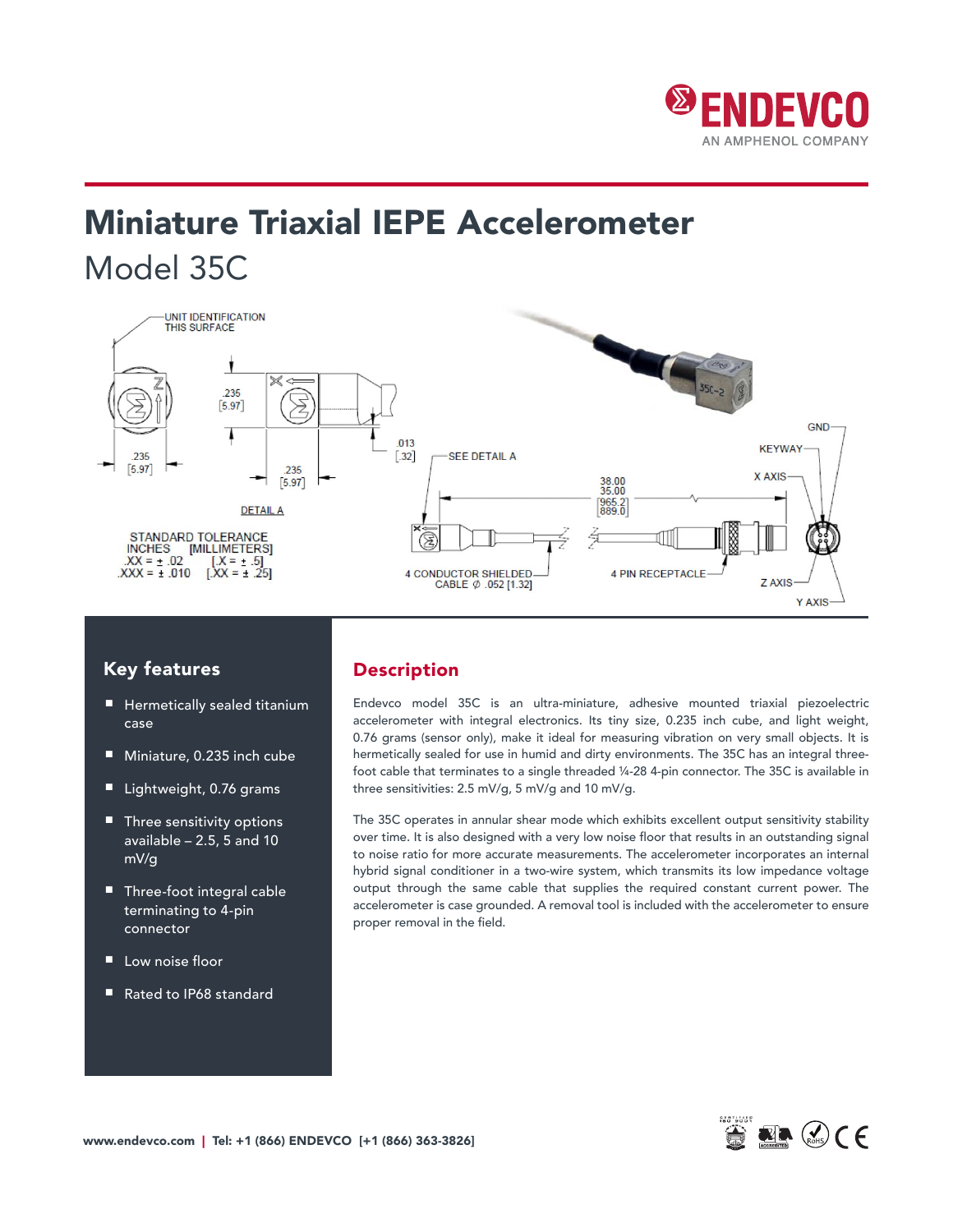# Miniature Triaxial IEPE Accelerometer | Model 35C

The following performance specifications conform to ISA-RP-37.2 (1964) and are typical values, referenced at +75˚F (+24˚C) and 100 Hz, unless otherwise noted. Calibration data, traceable to National Institute of Standards and Technology (NIST), is supplied.

| <b>Specifications</b>                   |                            |                                    |                                            |           |  |
|-----------------------------------------|----------------------------|------------------------------------|--------------------------------------------|-----------|--|
| <b>Dynamic characteristics</b>          | <b>Units</b>               | 35C-2                              | 35C-5                                      | 35C-10    |  |
| Range [1]                               |                            |                                    |                                            |           |  |
| Nominal                                 | g pk                       | ±2800                              | ±1400                                      | ±700      |  |
| Minimum                                 | gpk                        | ±1800                              | ±900                                       | ±450      |  |
| Voltage sensitivity                     |                            |                                    |                                            |           |  |
| Nominal                                 | mV/g                       | 2.5                                | 5                                          | 10        |  |
| Tolerance                               | %                          |                                    | $+40/-20$                                  |           |  |
| Frequency response                      |                            |                                    |                                            |           |  |
| Resonance frequency                     |                            |                                    |                                            |           |  |
| Typical                                 | kHz                        |                                    | 40                                         |           |  |
| Minimum                                 | kHz                        |                                    | 30                                         |           |  |
| Amplitude response                      |                            |                                    |                                            |           |  |
| $\pm 5\%$ , z- and y-axis               | Hz                         | 2 to 8000                          | 2 to 8000                                  | 2 to 6000 |  |
| $\pm 5\%$ , x-axis                      | Hz                         | 2 to 6000                          | 2 to 5000                                  | 2 to 4000 |  |
| Typical frequency response              |                            |                                    | See typical frequency response curve       |           |  |
| Transverse sensitivity                  | ℅                          | $\leq 5$                           |                                            |           |  |
| Amplitude linearity                     | %                          |                                    | $<$ 2                                      |           |  |
| <b>Electrical characteristics</b>       |                            |                                    |                                            |           |  |
| Output polarity                         |                            |                                    | Acceleration in the direction of the arrow |           |  |
|                                         |                            |                                    | produces positive output                   |           |  |
| DC output bias voltage                  |                            |                                    |                                            |           |  |
| Room temperature, +75°F (+24°C)         | Vdc                        |                                    | $+7.5$ to $+13.5$                          |           |  |
| -67°F to +257°F (-55°C to +125°C)       | Vdc                        |                                    | $+7.0$ to $+16.0$                          |           |  |
| Output impedance                        | Ω                          |                                    | $≤700$                                     |           |  |
| Noise floor                             |                            |                                    |                                            |           |  |
| <b>Broadband</b>                        |                            |                                    |                                            |           |  |
| 1 Hz to 10000 Hz                        | µg rms                     | 2000                               | 16000                                      | 2700      |  |
| Spectral                                |                            |                                    |                                            |           |  |
| 1 Hz                                    | $\mu$ g / $\sqrt{Hz}$      | 1600                               | 1200                                       | 1100      |  |
| 10 Hz                                   | $\mu$ g / $\sqrt{Hz}$      | 300                                | 160                                        | 300       |  |
| 100 Hz                                  | $\mu$ g / $\sqrt{Hz}$      | 70                                 | 40                                         | 80        |  |
| 1000 Hz                                 | $\mu$ g / $\sqrt{Hz}$      | 20                                 | 12                                         | 30        |  |
| Grounding method                        |                            |                                    | Signal ground connected to case            |           |  |
| Power requirements                      |                            |                                    |                                            |           |  |
| Supply voltage                          | Vdc<br>mA                  | $+24$ to $+28$<br>$+3.5$ to $+4.5$ |                                            |           |  |
| Supply current [2]                      |                            | $<$ 3                              |                                            |           |  |
| Warm-up time [3]<br>Recovery time [4]   | sec<br>sec                 | < 10                               |                                            |           |  |
| Full scale output voltage               | V                          | ±7.0                               |                                            |           |  |
| Base strain sensitivity                 | g pk/µ strain              | 0.002                              |                                            |           |  |
|                                         |                            |                                    |                                            |           |  |
| <b>Environmental characteristics</b>    |                            |                                    |                                            |           |  |
| Temperature range                       | $\degree$ F ( $\degree$ C) |                                    | $-67$ to $+257$ ( $-55$ to $+125$ )        |           |  |
| Humidity                                |                            | Hermetic, IP68 [5]                 |                                            |           |  |
| Shock limit [6]                         | g pk                       | 5000                               |                                            |           |  |
| Electromagnetic sensitivity             | equiv g rms/gauss          |                                    | 0.03                                       |           |  |
| <b>Physical characteristics</b>         |                            |                                    |                                            |           |  |
| <b>Dimensions</b>                       |                            |                                    | See outline drawing                        |           |  |
| Weight, without strain relief and cable | grams (oz)                 |                                    | 0.76(0.027)                                |           |  |
| Case material                           |                            |                                    | Titanium                                   |           |  |
| Connector                               |                            |                                    | 4-pin Microtech style                      |           |  |
| Mounting [7]                            |                            |                                    | Adhesive                                   |           |  |
| Cable                                   |                            |                                    |                                            |           |  |
| Type                                    |                            |                                    | 4 conductor, shielded                      |           |  |
| Conductor gauge                         | AWG                        |                                    | 38                                         |           |  |
| Conductor insulation                    |                            | PFA Teflon®                        |                                            |           |  |
| Jacket                                  |                            |                                    | White, PFA Teflon®                         |           |  |